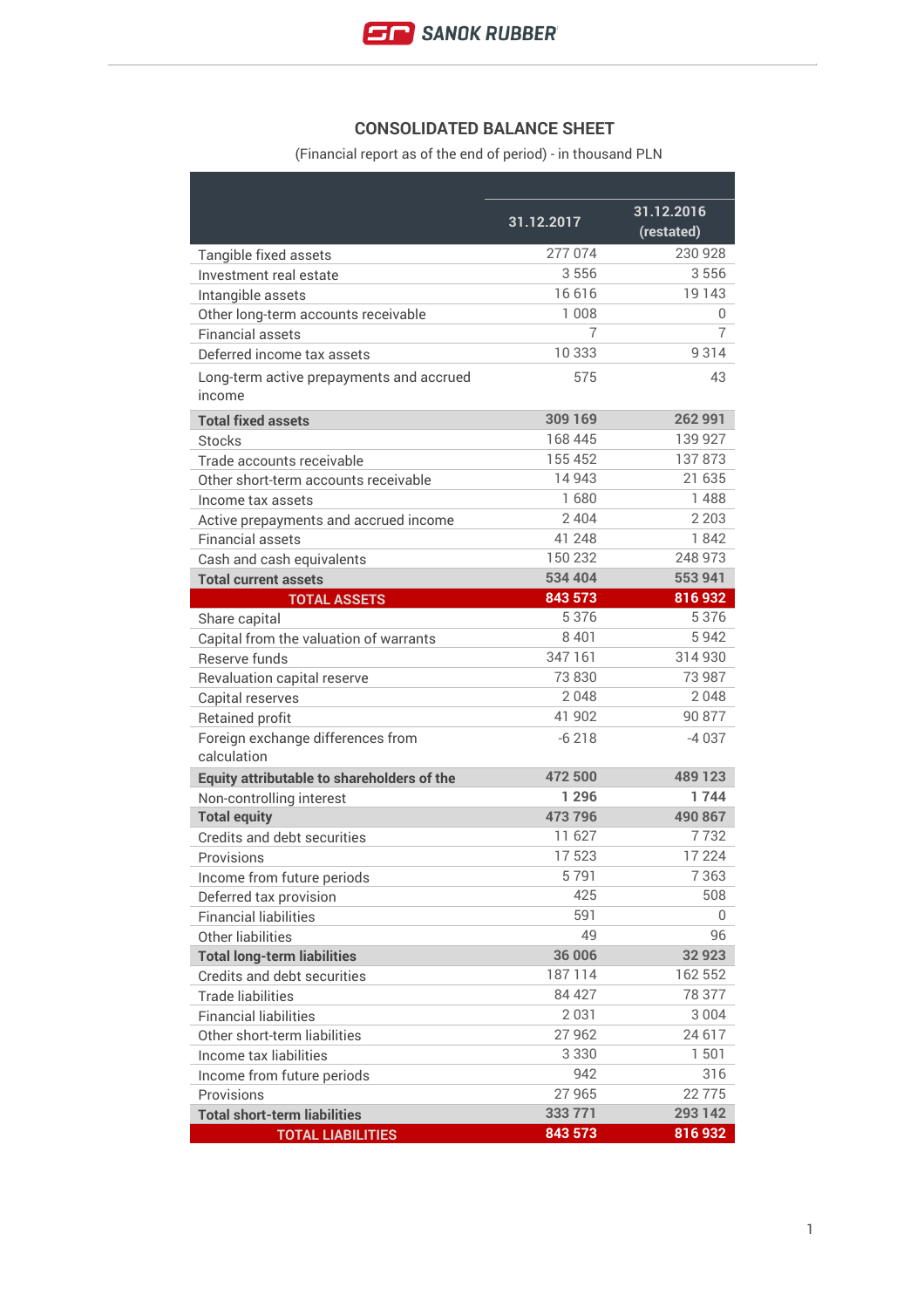

## **CONSOLIDATED PROFIT AND LOSS ACCOUNT**

in thousand PLN

|                                              | 01.01.2017<br>31.12.2017 | 01.01.2016<br>31.12.2016<br>(restated) |
|----------------------------------------------|--------------------------|----------------------------------------|
| Sales revenue                                | 997 805                  | 931 489                                |
| Cost of sales                                | 757 493                  | 682 335                                |
| <b>Gross profit on sales</b>                 | 240 312                  | 249 154                                |
| Selling cost                                 | 35 0 24                  | 29 523                                 |
| General and administrative expenses          | 96 415                   | 92 057                                 |
| <b>Core business result</b>                  | 108873                   | 127 574                                |
| Other operating income                       | 7842                     | 18 169                                 |
| Other operating expenses                     | 8420                     | 16 202                                 |
| <b>Operating result</b>                      | 108 295                  | 129 541                                |
| Financial income                             | 7490                     | 6990                                   |
| <b>Financial expenses</b>                    | 6787                     | 2010                                   |
| Pre-tax profit                               | 108 998                  | 134 521                                |
| Income tax                                   | 27 949                   | 30 480                                 |
| current                                      | 28 853                   | 30 927                                 |
| deferred                                     | $-904$                   | $-447$                                 |
| <b>Net profit</b>                            | 81 049                   | 104 041                                |
| attributable to shareholders of the Parent   | 80706                    | 103 270                                |
| attributable to non-controlling interest     | 343                      | 771                                    |
| Weighted-average number of shares            | 26 881 922               | 26 881 922                             |
| Earnings per share                           | 3,00                     | 3,84                                   |
| Weighted-average diluted number of<br>shares | 27 957 194               | 27 957 194                             |
| Diluted earnings per share                   | 2,89                     | 3,69                                   |
| Revenue from sales of products               | 894 583                  | 849 167                                |
| Revenue from sales of goods and<br>materials | 68 603                   | 54 238                                 |
| Other revenues                               | 34 619                   | 28 084                                 |
| <b>Total sales revenue including</b>         | 997805                   | 931 489                                |
| of witch                                     |                          |                                        |
| revenue generated locally                    | 310478                   | 284 400                                |
| revenues from foreign contractors            | 687327                   | 647089                                 |